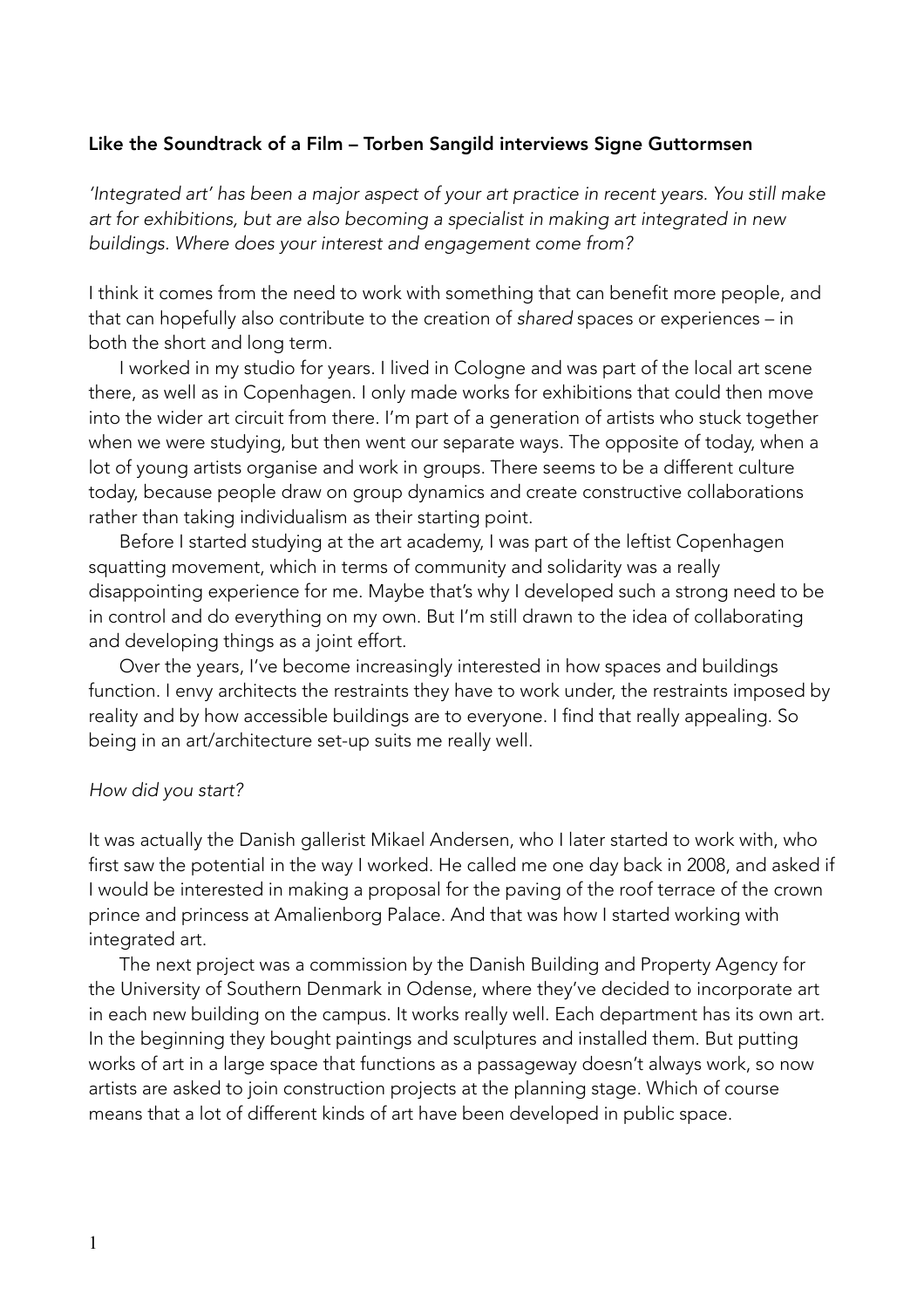### Integrated Art is like a Soundtrack

*You deliberately use the term 'integrated art' instead of 'decoration'– a literal translation of the Danish word 'udsmykning'. Can you explain the difference between the two?* 

I find the Danish word for 'decoration' inaccurate. I actually think the whole concept of beautification or ornamentation trivialises art, as if artists have been invited to come and decorate somewhere for a party. It also expresses a really outmoded view of the role of art as a feel-good factor.

 Personally I think this idea of 'decoration', with its associations of embellishment and enhancement, is like something imposed from the outside. It communicates nothing of how crucial the building's function and specific characteristics *–* the entire situation *–* are to the art and how it's integrated both aesthetically and socially. For me the place and the people who use the place where the art is integrated are decisive in how it develops. Which is why I prefer the term 'integrated art', which was introduced in Denmark by the artist Kasper Heiberg back in the 1970s.

### *What are the qualities of integrated art as opposed to exhibition art?*

In some ways, integrated art can be compared to the soundtrack of a film. It lies between the images and the plot (the building and its function) as an interactive yet independent element. So you can choose where to focus. Does the art take command of the building, or is it the other way round? Or is it somewhere in between? Everyone that uses the building has access to integrated art, and there's no expectation that the audience is an art audience. Funnily enough, for me there's a sense of freedom in it being a daily presence that lasts for years, rather than an event like an exhibition people can choose to spend a couple of hours at.

Does the fact that it has to be accessible to everyone and that some people live with it *every day influence how your integrated works develop? What qualities do you work with in relationship to the audience, if that's the right term to use?* 

When I was growing up, I saw a lot of sculptures on the squares and streets of Danish towns. And I've always felt they shut people out. They don't touch me at all. They seem to have an agenda that has nothing to do with the reality they're located in.

 Having had that experience, I'm really aware of the need for a level of dialogue *–* an inbuilt communication if you like *–* in works that could, after all, occupy a space for decades. This is something I think works well in my project for the construction group MT Højgaard, where the concept emerged out of the need to anchor the art on the terms of the site and the building.

 The building is one of an increasing number of sustainable constructions being built today, which are changing the way projects are developed in terms of design, planning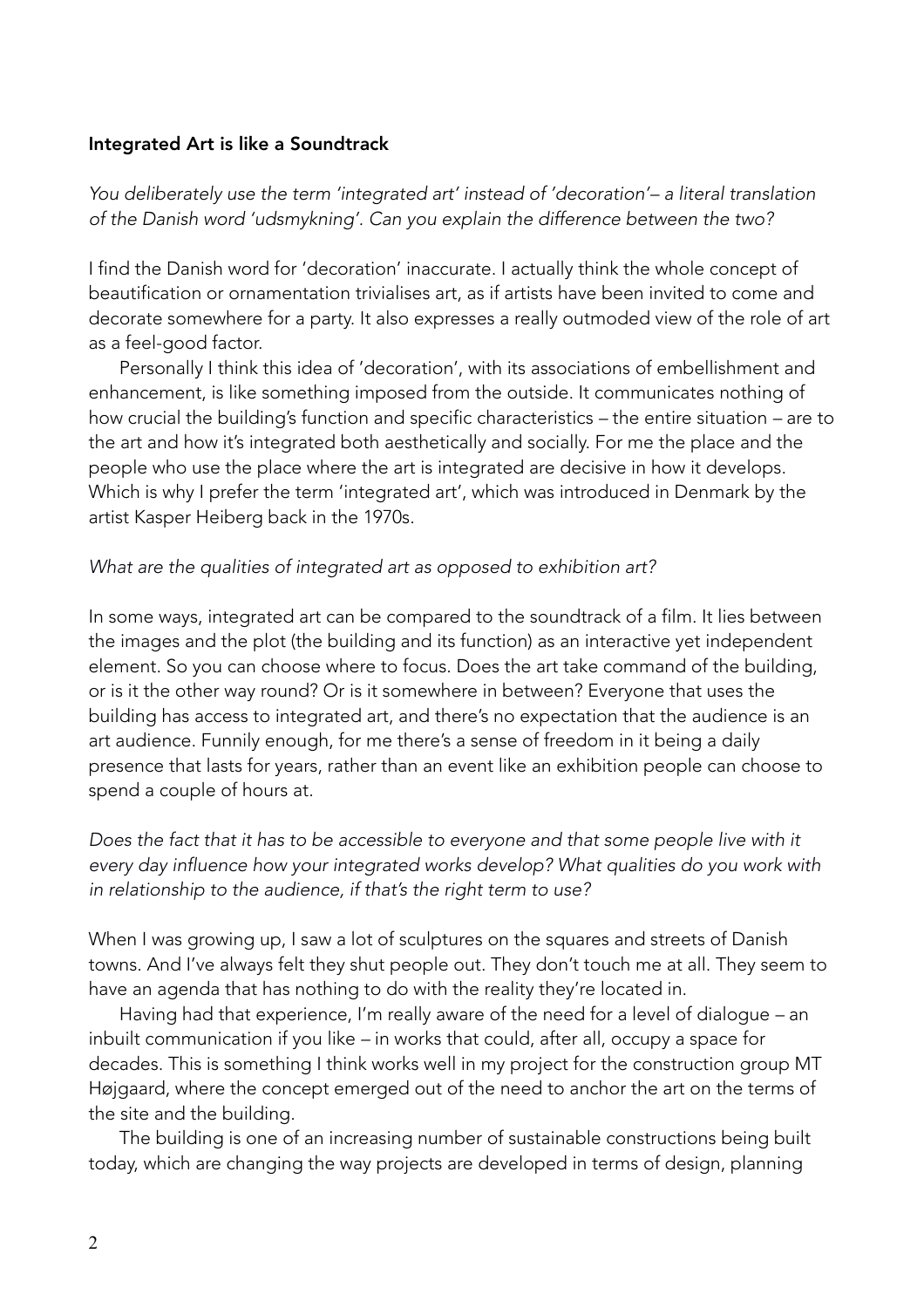and execution. At a practical level, this means considering the environment in the choice of materials, the size of the building, using rainwater for flushing toilets, etc.

 I've interpreted this intention as a development, a rupture with the age of technology to an era where we protect and coexist with nature. So as an image of technology, I use the gasometer that used to be on the site. One example is the large, round luminaire shaped like the piston that moved up and down inside the gasometer according to the level of gas consumption in the area. This I juxtaposed with a stylised garden.

So the in-built story of the building becomes the mainstay of the art, which is something people using the building can easily relate to. They might question the way it's expressed or the materials that have been used, but there has to be more to explore than just the story. The way it's told can be experienced very differently, and that's important.

 Another example was my competition proposal for a work for Middelfart Town Hall. Here I tried to grasp what the municipality was aiming for, and discovered that openness and what's called *Willkommenskultur* in German – that everyone should feel welcome – were at the top of the list. So the role of the new town hall was to remove the boundary between the municipality and the citizen, to be what community centres were in the past.

 One of the things I proposed was a drinking well in a central location where the town hall staff and citizens of the town could meet across boundaries and cultures and be united in a kind of 'community of thirst'. But they didn't identify with the idea, and I didn't win the competition.

#### Restrictions and Compromises

*I can imagine there being endless practical restrictions and compromises. What's your experience of accommodating the needs of architects, engineers and staff?*

There are, of course, restrictions, but as long as I don't feel limited in pursuing my *ideas*, I consider them a gift. That some of the terms are fixed makes it possible for me to test out my ideas against part of reality. And regardless of what materials you work with, there'll always be limitations in the materials or techniques you choose to use. Those are the conditions of making art.

 Compromises are something else. Bad compromises are no good, but good compromises can actually make art work *–* you just need to make sure that the *main* idea doesn't get compromised. Sometimes the input of more people can make the end result more stringent. It's something that's impossible to predict. The entire process with the architects, clients, builders and craftsmen is very dynamic. I really value not having to come up with all the solutions myself *–* that they're something we work on together.

*Can you give an example of a restriction and of a compromise?*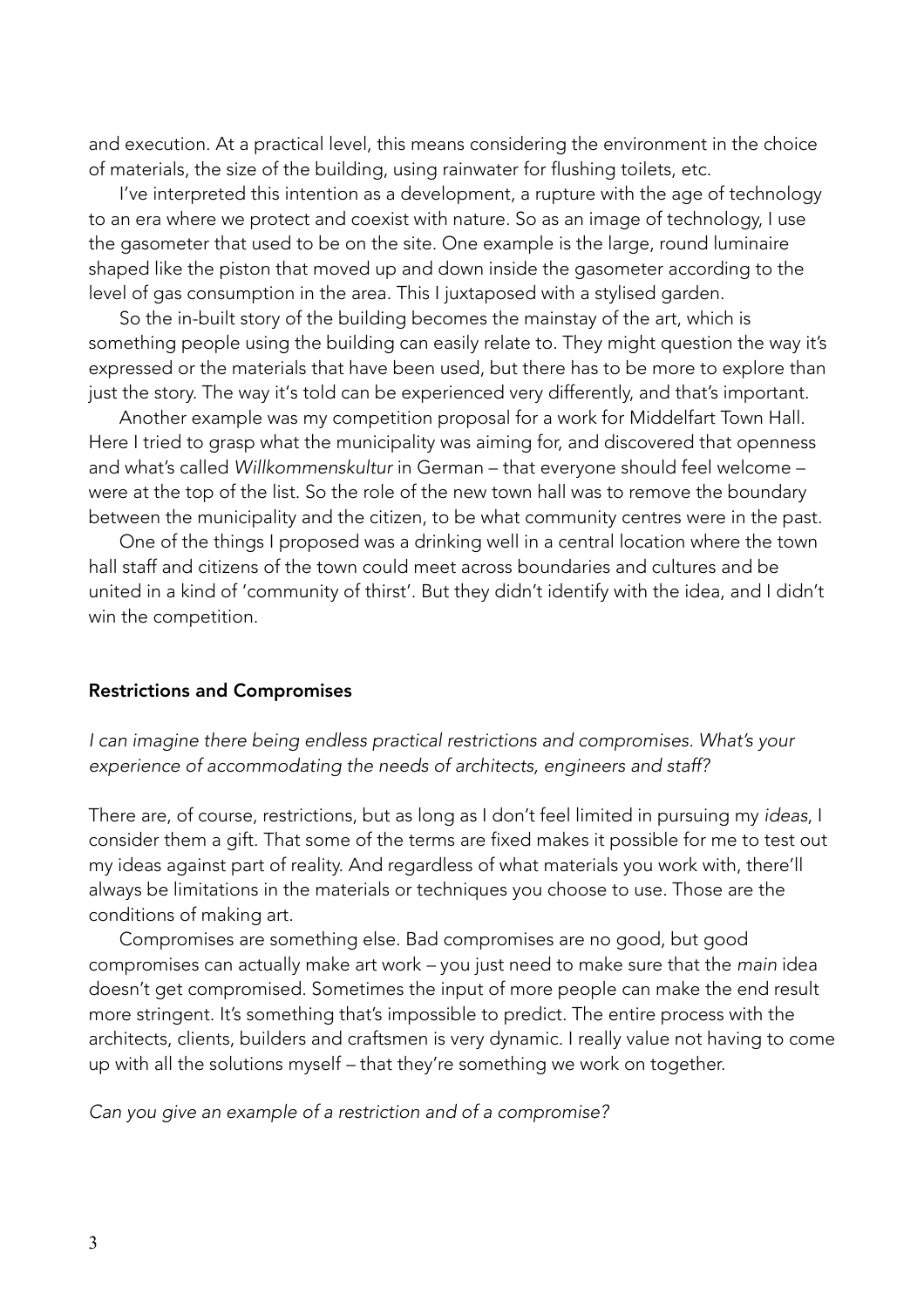An example of a *restriction* was the commission to make acoustic panels at Ringsted High School. The area was fixed, and the materials were also pre-defined *–* wood with a minimum of 30% perforations on top of acoustic fabric. So my job was to get as much as possible out of these limitations, something I did by working with layers. First the print on the acoustic fabric that's visible through the perforations, then the serigraphy on the actual wooden boards, and finally the superimposed lettering. Zooming in and out of the different layers of colours and lettering was a good match for what students at a high school do *–* getting absorbed by large quantities of material and focusing on details. The further the students get in their syllabus, the more knowledge and experience they gain and the more the world opens up for them. The panels symbolise that. You can capture a single word or read disconnected sentences, sensing that they're part of something linguistically familiar *–* either texts from the high school curriculum, or the students' text messages.

 I can give you an example of a *compromise* from Rail Net Denmark's control tower. My proposal had five different interventions in the building, focused on the atrium. The staff in the tower sit at screens all day and night, so it was important for me to relate the artwork to the material and practical dimensions of railways. Several of the staff were train enthusiasts, and told me about their passion for model railways. As a result, the five interventions were all images from the physical world of trains, tracks and signals controlled from the tower, focused on the ceiling and floor, walls, spiral staircase and balustrade in the four-storey building.

Four of the interventions went ahead, but the fifth ended with a compromise. It wasn't seen as being in harmony with the other materials in the building *–* was apparently *too* alien. I had wanted to stretch coloured cables above the staircase, so they were suspended high above people's heads like the cable rods in stations. But the architect and client didn't like the idea, so I had to come up with something else. I thought that was such a shame, but because the proposal consisted of several independent elements I was able to find another way to inject colour into the space.

 My next suggestion, which I thought was even better, was spray painting the abbreviations used by track workers directly on the floor of each gallery as a kind of artist's signature. When I presented the idea everyone around the table cringed – you could feel it. Because it looked like graffiti, and graffiti is simply a no go in a train and station context. Spray paint is also not a hit in an ultra-modern, designer building. I have to admit that after that I got a bit despondent, and after a prolonged process we ended up with 25 doors in different colours along the large wall. It looked good, but lacked something. It had lost meaning and ended up being solely aesthetic.

#### A Work Comes into Being

*When and how do you get involved in the process when a new building is constructed?*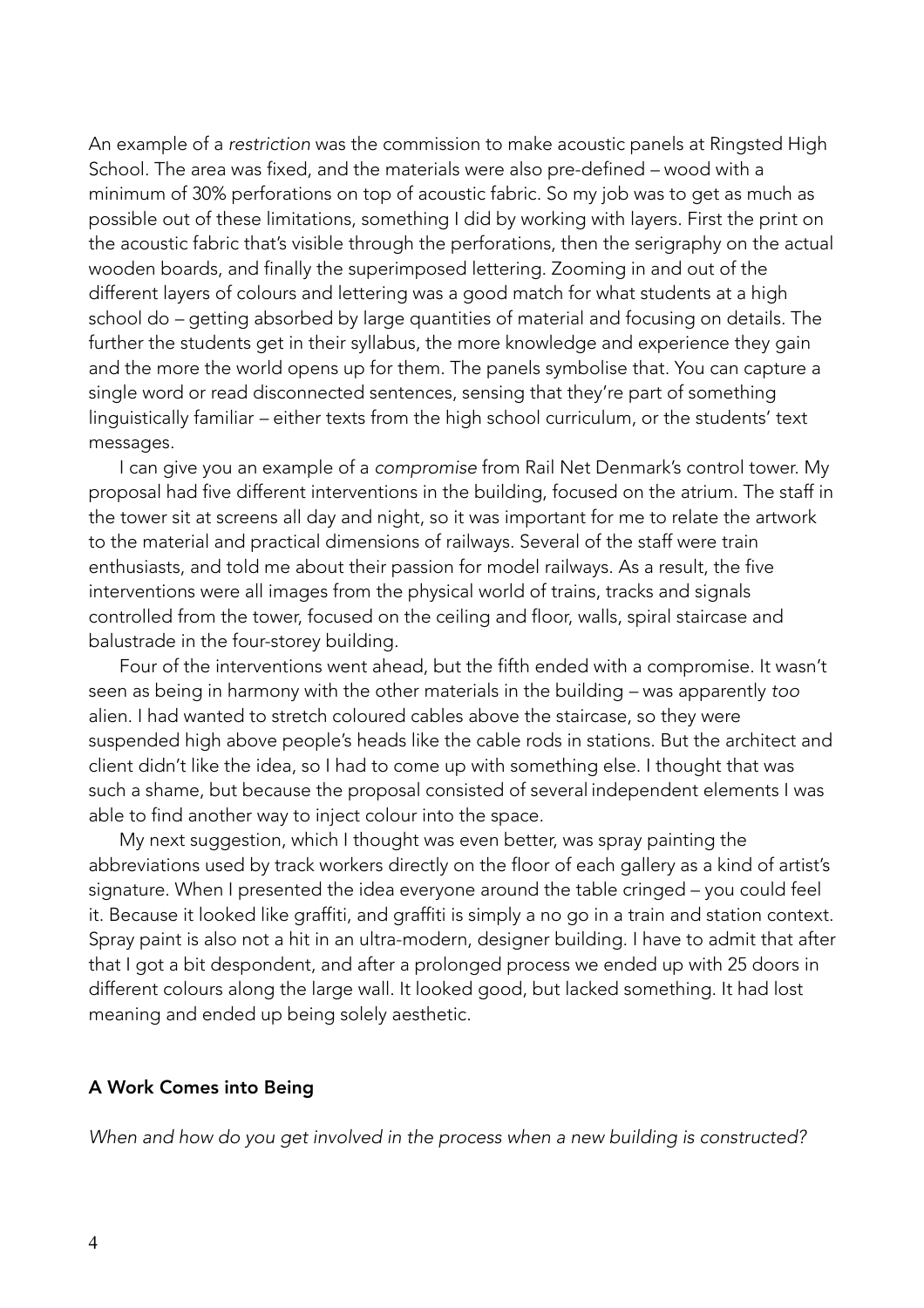Luckily I've always been involved almost at the very beginning. Which is key in terms of being able to incorporate structural elements and channelling money from various contracts into the art project. For most of my commissions, I've been asked to make a proposal when the building was on the drawing board or during the initial stages of construction. Some of the commissions have been the result of being invited to submit an entry for a competition, others have come about because people wanted to work specifically with me.

Is there a hierarchy between you and the architect, or are you equals during the planning *process?* 

I really feel there's a lot of mutual respect. The architect isn't always that involved in my work, because that is an expense the client has to cover. Not all architects like my ideas, but I've also seen them be pleasantly surprised. Overall I think there's a fine balance.

*Your work is always highly site-specific – using elements that relate to the function, content or previous history of the building. How do you translate your research from content/ knowledge, to concept, to integrated artistic elements? Do you think visually from the beginning? Do you brainstorm? Do you mindmap?*

It's difficult to say what comes first. The visual and conceptual coexist in my mind. For the roof terrace at Amalienborg Palace I was looking through Hanne Raabymagle's book on the Danish architect Nicolai Eigtved *–* who designed the palace *–* and came across some photographs of the sketches Eigtved made for the stonemason. And instantly saw the paving before me. At Ringsted High School it was also clear at an early stage that text – or lettering – would shape the perforations in the acoustic panels, and that it should be in several layers. The art committee said they wanted a colourful work. They were maybe imagining large areas in different colours, but what I saw was a flood of different colours in a swarm of letters. Both of these were assignments with fixed parameters, i.e. the surface, function and area were predefined.

 The process is different when I can define what and where in the building the art should be. I usually use several structural elements, and the connection between them plays a key role. It can take some time to find the right balance between the elements, and I always spend time getting to know the building, especially if it hasn't been built yet.

 But not everything can be easily drawn. I rarely draw by hand – it's not something I'm good at. I'm also no expert in the computer programmes people use. So it's a weird mixture of my primitive imaging and the work of my assistants and collaborative partners to understand and translate what I want.

 For the psychiatric hospital in Vejle, I used the metaphor of being on a journey and finding your bearings. That's a metaphor the staff use in their treatment of children and adolescents with psychiatric disorders, and it became my map in developing the idea. I made a conceptual ring around the hospital, which consists of different buildings angled in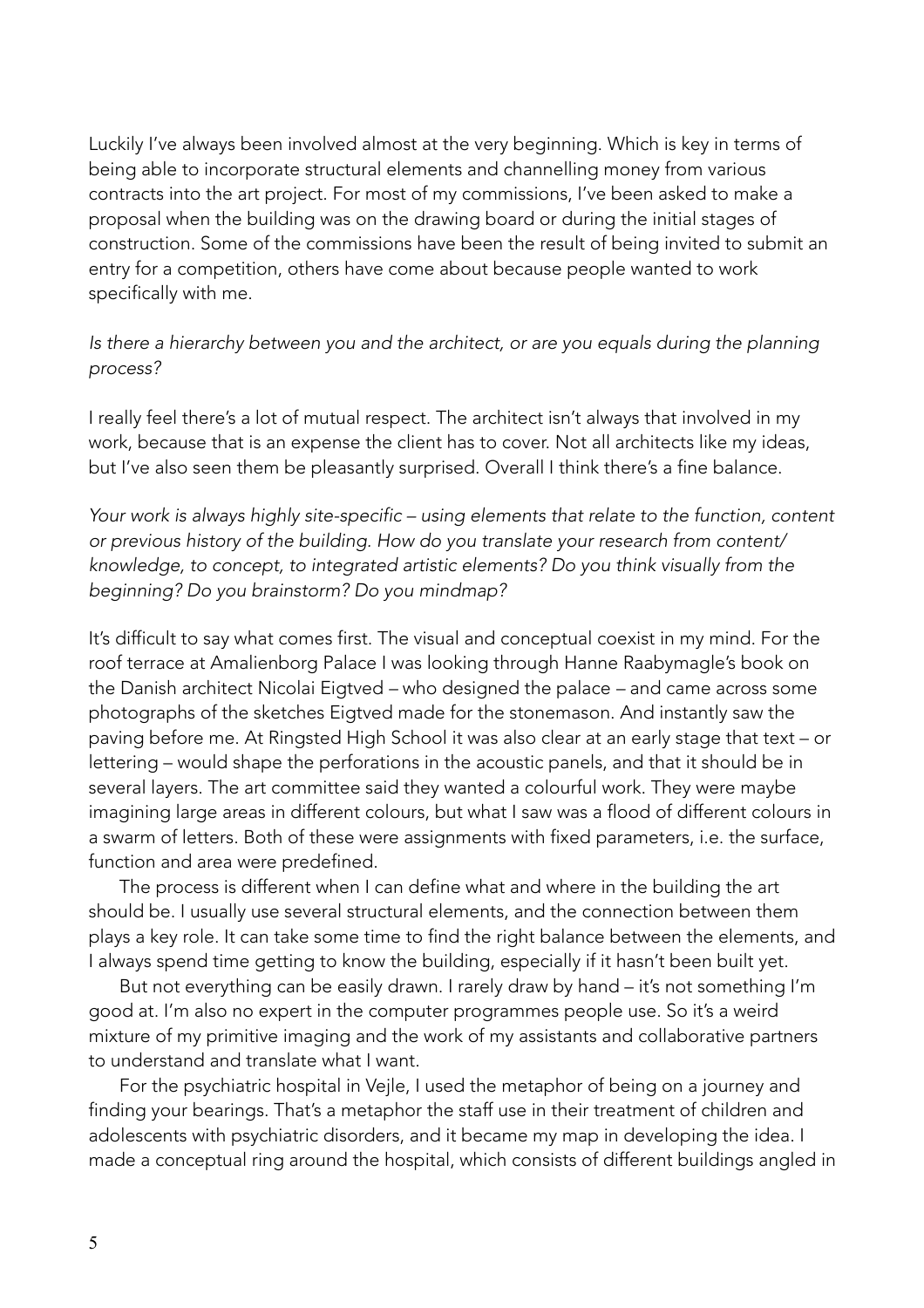relationship to a north-south axis. This ring was a compass with the cardinal directions, as well as a colour circle. Joining the two means that the walls in the building that face east, for example, go from yellow to green, whereas the walls facing west go from red to purple, etc. Which means no matter where you are in the building, you can use the perfect geometry of the universe to get your bearings. That experience isn't something you can just draw, which is what I mean by the co-existence of the visual and the conceptual.

# The Effect of the Art

*Some of your tracks and signs can be quite subtle, like the reference to the former gasometer at MT Højgaard, or the enlargement of individual pebbles in the floor of the building at the University of Southern Denmark. How important is it for you that the people who use or visit the building can decipher the meaning?* 

I hope my works emerge clearly in context *–* that they're palpable. They are, after all, generated by my knowledge of the building and its functions. If, for example, a school was going to be built where the gasometer used to be, I wouldn't have linked the art to that. The gasometer was built by the now defunct machine factory Vølund, but today it would be a job for a contractor like MT Højgaard, the company who have their headquarters in the building. Same thing with the magnified pebbles at the university. They're enlarged because magnification is part of the daily life of the scientists there. For the people who use the building, the art brings identifiable imagery and action into play.

### *How would you like people to experience integrated art?*

I see there being several ways to live with integrated art. One day you might catch a glimpse of it out of the corner of your eye, and the next you might approach it, think about the context and connections, the materials and what they express. I think it's important that the integrated art that surrounds the everyday life of a group of people can give a quick impression, but also provide an opportunity to go deeper. Which is why it needs to be visually and conceptually integrated into the architecture and create a connection with the purpose of the space. In my eyes, that's what makes it an independent work of art.

 I hope the art becomes an inextricable part of the building, so people can't imagine the building without it. Art is never only decorative or entertaining. It's made up of layers of meaning. That's key. Without that it could be many things, but not art.

# *How much of a difference do you think integrated art makes in the workplace? Does it actually improve people's workday? Does it create a better work environment?*

There are checklists of what's required to create a good work environment. Well-being is key. This can be seen in interior design, healthy food in the canteen, and access to fitness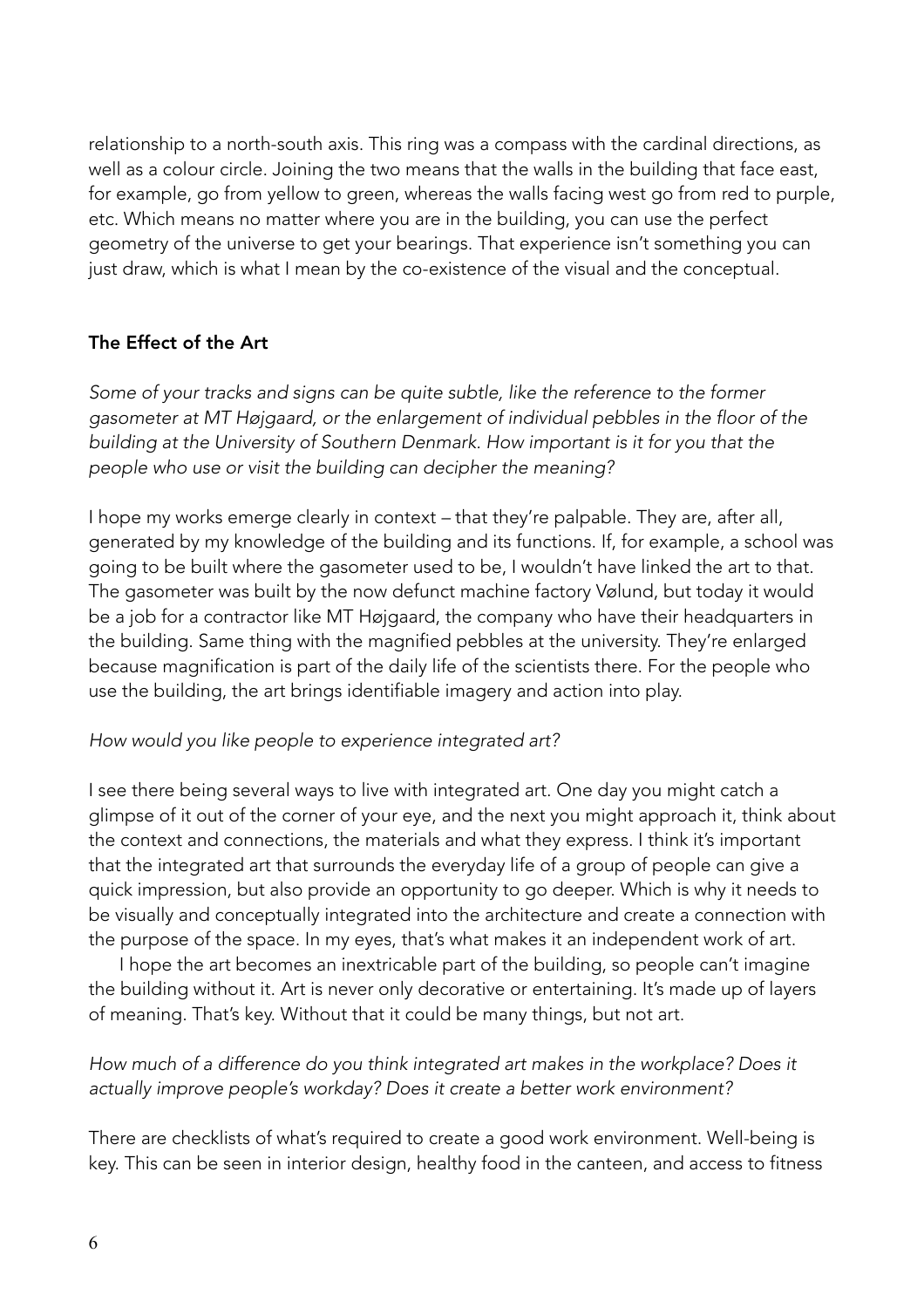facilities. I'm sure being surrounded by good architecture and beautifully crafted buildings makes us happier, but I think art does something different. Art can provide a contrast to an efficient working life *–* it challenges what's considered rational and right.

 Art takes a long time to digest. It also always has its own context *–* the context of art history and other contemporary art. In that sense, I think art stands in contrast to the architecture it's integrated in. It generates images for the viewer that lead somewhere else. Art can provoke ideas and feelings about human existence and our capacity to act in a community.

# Welcoming

*Would you say that integrated art functions as a 'counterpoint' to the architecture, like a harmonising countermelody that interacts with it, but at the same time goes in its own direction?*

That sounds too dogmatic to me. The term 'counterpoint' implies a strict logic that doesn't really appeal to me. There's never only one way to approach an assignment. Even though the *method* might be similar from project to project, the different points of departure and layers in the works are always unpredictable. I never know where I'll end up. Also because integrated art doesn't usually create a focus point like an isolated work of art. Rather than drawing attention to itself, the art unfolds as partial elements in different places, or extends over a huge area. There's no direct confrontation, no drama *–* just tenacious insistence. *That* could be what you describe as harmonic.

*The title of this publication is 'Welcoming'. Is that something you work with specifically, i.e. that art should welcome people? How do you actually do that? And who is 'welcomed'?*

I think integrated art should basically be welcoming. For a work to function beyond the art institution or an art context *–* for people who don't necessarily see themselves as an 'art audience' *–* it has to be welcoming without being ingratiating or selling out. The starting point is integrity. Extending a welcome is key to meeting strangers, and only by being welcoming can we create a common basis for navigating a shared space. It's this interaction, the mutual respect of courtesy, listening, empathy and tuning our radars that I find interesting in the concept of welcoming as a metaphor for the encounter with integrated art.

*Can you give one or two examples of working consciously with this concept of welcoming in your works? Or is it more of an underlying principle?* 

One example is the handrail on the stairs in Rail Net Denmark's control tower, which could stand as a kind of meta-symbol of welcoming for all the other interventions there. I see the